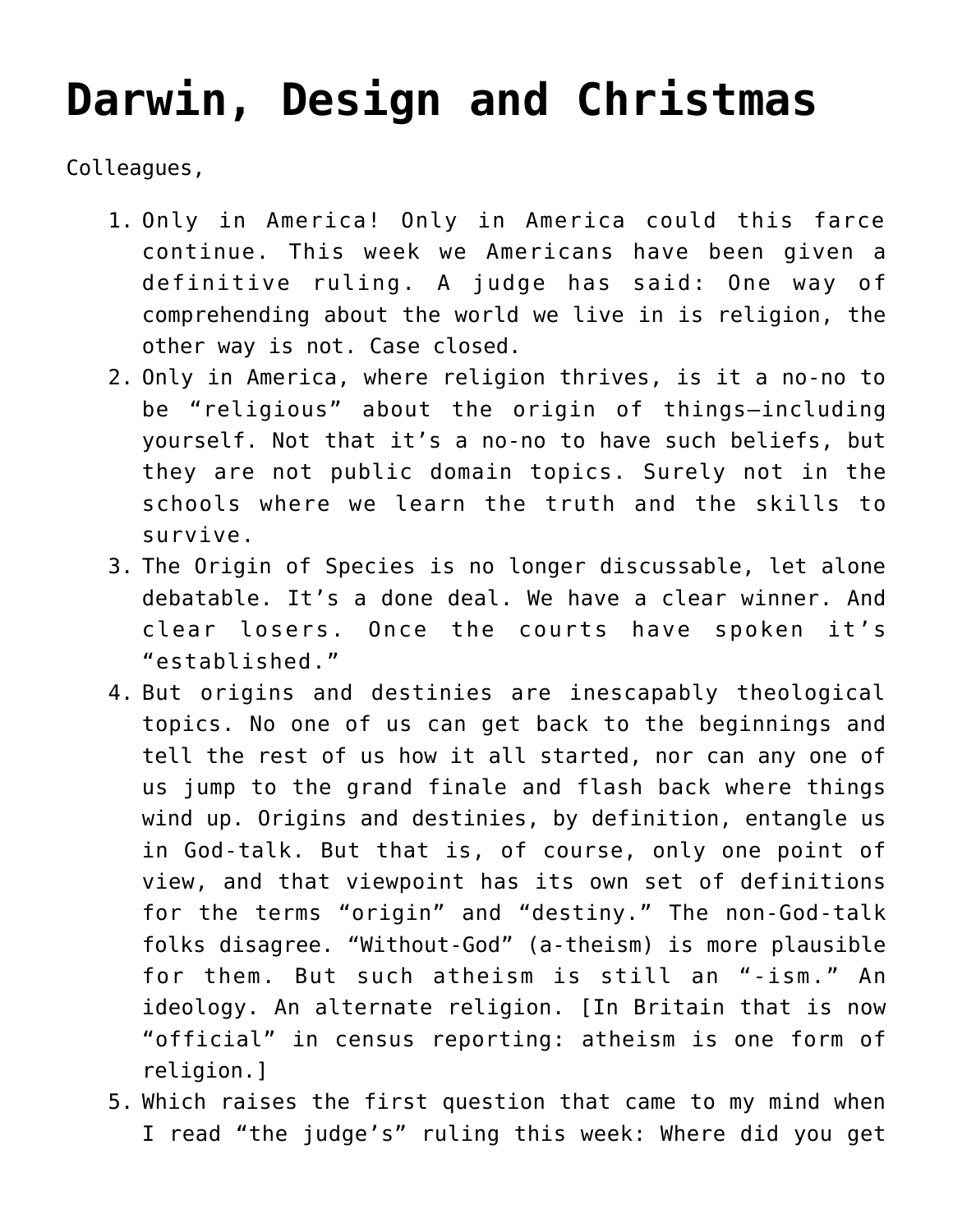that definition of science? Of religion? Whose definitions are these? Who owns the language? Is there a scientific answer to these definition questions?

- 6. So one proposal for seeing the world is labelled religion–and therefore a no-no in public schools–and the opposite "religion" gets carte blanche. Sounds exactly what the founding fathers said was not to be: No establishment of religion! By which they doubtless had something quite simple in mind. Anglicanism shall not be the state church of the USA. But Anglicans shall not be restrained from being Anglicans. Baptists, Lutherans, etc. too.
- 7. Would it really damage pupils being prepared to live on our planet in the 21st century to learn that folks–especially in America–differ on the issue of origins? E.g., Some folks in our country (and the rest of the world too) think you don't have to do God-talk to understand the origins of things, other folks think you do. Here are the warrants frequently given for one point of view, here are the warrants regularly cited for the other. And (with the two names that come to my mind right now) in both cases, they are molecular biologists, professors at x & y universities. The god-talk advocate I mentioned speaks as a Christian, he says. Other world religions do their god-talk about origins in other ways. Here are some samples.
- 8. Only in America, I suspect, is the Enlightenment still a modern nation's public ideology. Even though "postmodernity" [the Aha! that nobody reads reality objectively; we all read through tinted-glasses] may even have been invented on our shores, our public ideology is still tar-baby stuck on antiquated opposite axioms. "Science provides objective truth. Untrammeled reason can get you there. It is indeed possible (even easy once you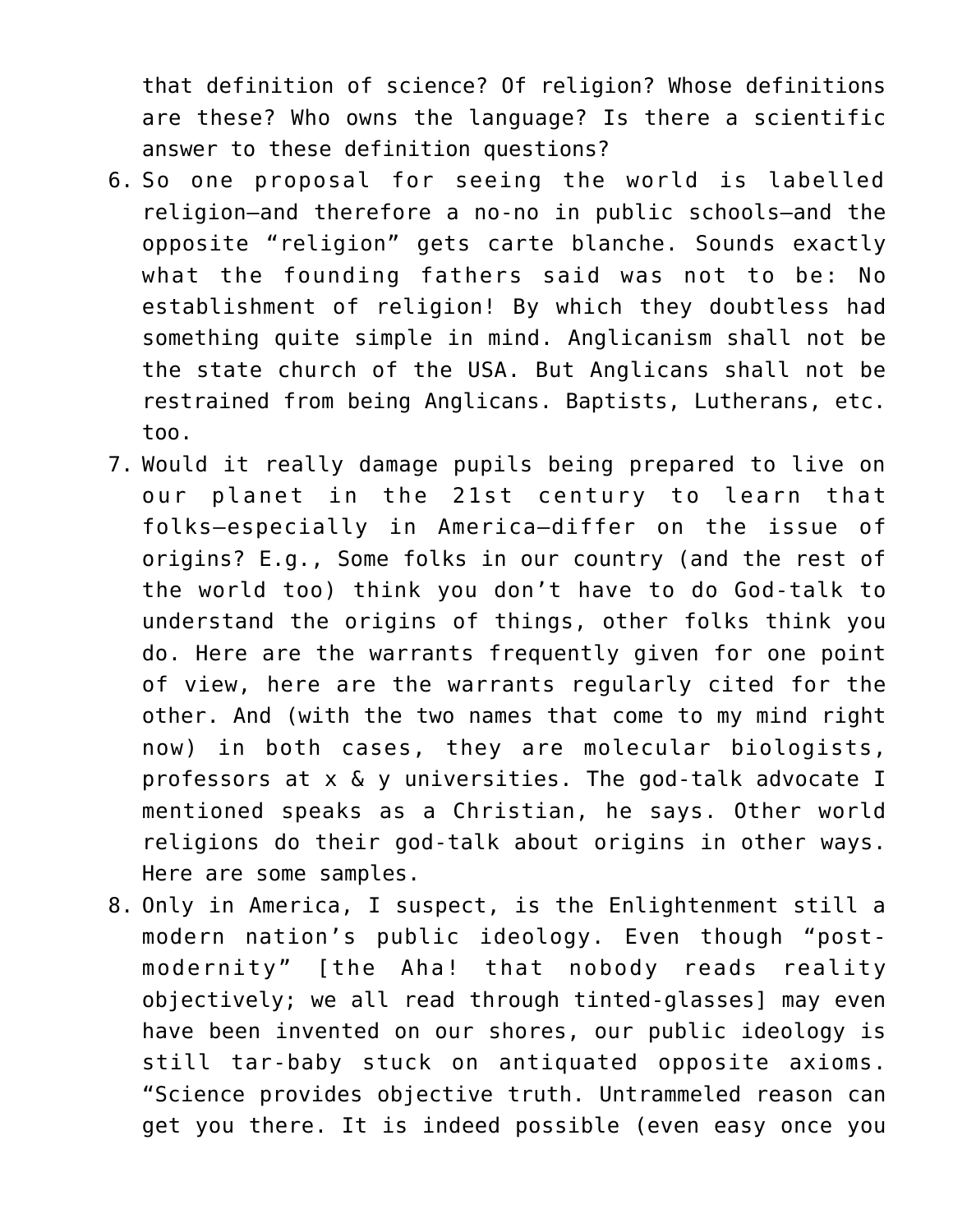learn how) to read reality without any lenses 'interfering' between reader and reality."

- 9. Walter Brueggemann, doyen of American Old Testament studies, had a brilliant article in the Christian Century recently (Nov. 29, 2005). Its title: "Counterscript." Where I've been speaking of lenses, he uses a wider net: scripts. He doesn't get into the Script and Counterscript discussed above, but he could have. Here's what he says: 19 theses.
	- a. Everybody has a script.
	- b. We are scripted by a process of nurture, formation and socialization that might go under the rubric of liturgy.
	- c. The dominant script of both selves and commmunities in our society . . is the script of therapeutic, technological, consumerist militarism that permeates every dimension of our common life.
	- d. The script–enacted through advertising, propaganda and ideology, especially in the several liturgies of television–promises to make us safe and happy.
	- e. That script has failed.
	- f. Health depends, for society and for its members, on disengaging from and relinquishing the failed script.
	- g. It is the task of the church and its ministry to detach us from that powerful script.
	- h. The task of descripting, relinquishment and disengagement is undertaken through the steady, patient, intentional articulation of an alternative script that we testify will indeed make us safe and joyous.
	- i. The alternative script is rooted in the Bible and enacted through the tradition of the church.
	- j. The defining factor of the alternative script is the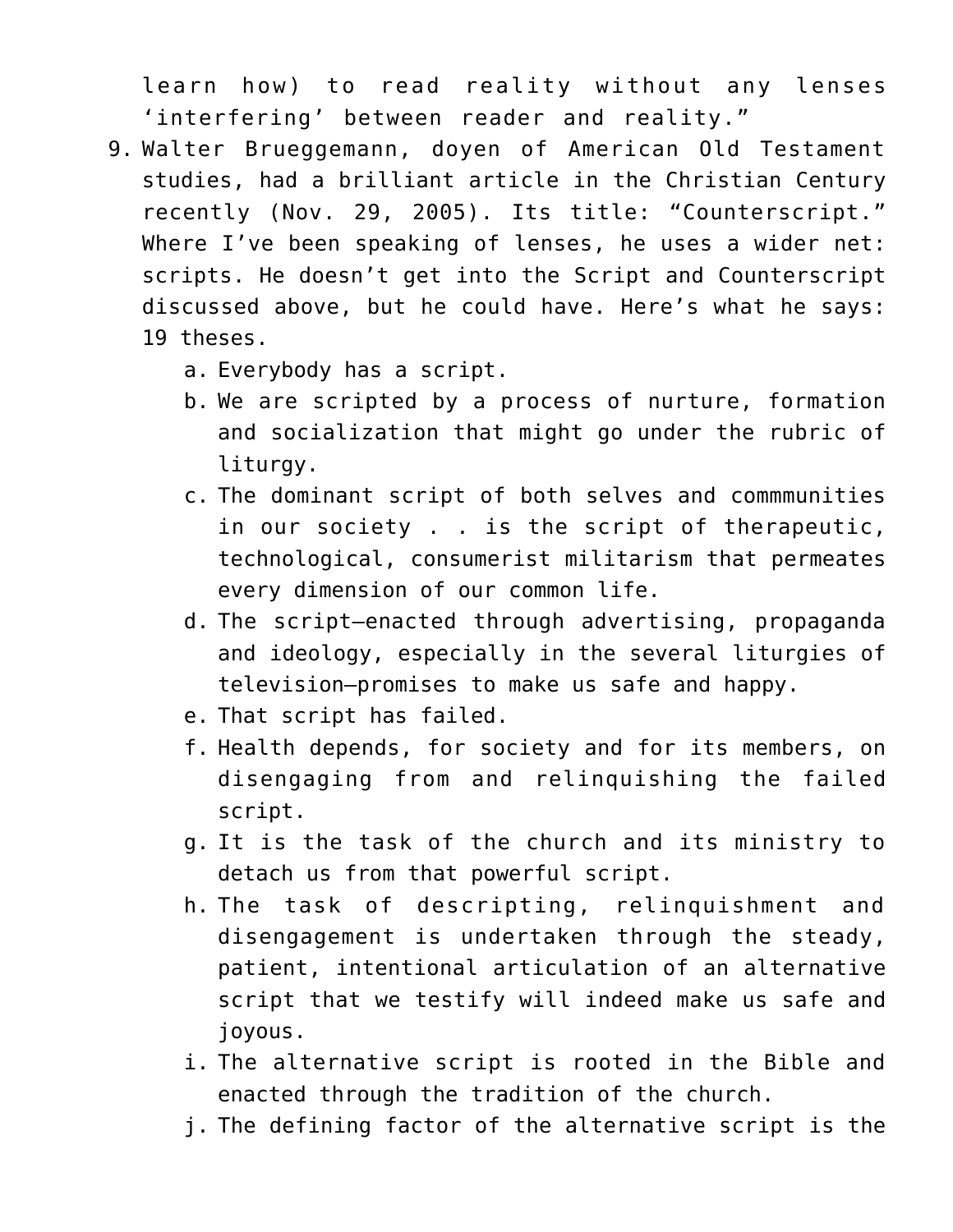God of the Bible, who, fleshed in Jesus, is variously Lord and Savior of Israel and Creator of heaven and earth, and whom we name as Father, Son and Holy Spirit.

- k. The script of this God is not monolithic, onedimensional or seamless, and we should not pretend that we have such an easy case to make in telling about this God.
- l. The ragged, disjunctive quality of the counterscript to which we testify cannot be smoothed out.
- m. . . . [and] is so disputed and polyvalent that its adherents are always tempted to quarrel among themselves.
- n. The entry point into the counterscript is baptism.
- o. The nurture, formation and socialization into the counterscript with this elusive, irascible God at its center constitute the work of ministry.
- p. Ministry is conducted in the awareness that most of us are deeply ambivalent [anxious, double-minded] about the alternative script.
- q. The good news is that our ambivalence as we stand between scripts is precisely the primal venue for the work of God's Spirit.
- r. Ministry and mission entail managing that inescapable ambivalence that is the human predicament in faithful, generative ways.
- s. The work of ministry is indispensable.

So far Brueggemann.

10. Is the Darwin/Design hassle about this? Central to the debate is also just what THE debate actually is. Is it scripts and counterscripts? Some of it surely is. Especially the parts that get folks all riled up–on both sides! Doesn't "survival of the fittest" contradict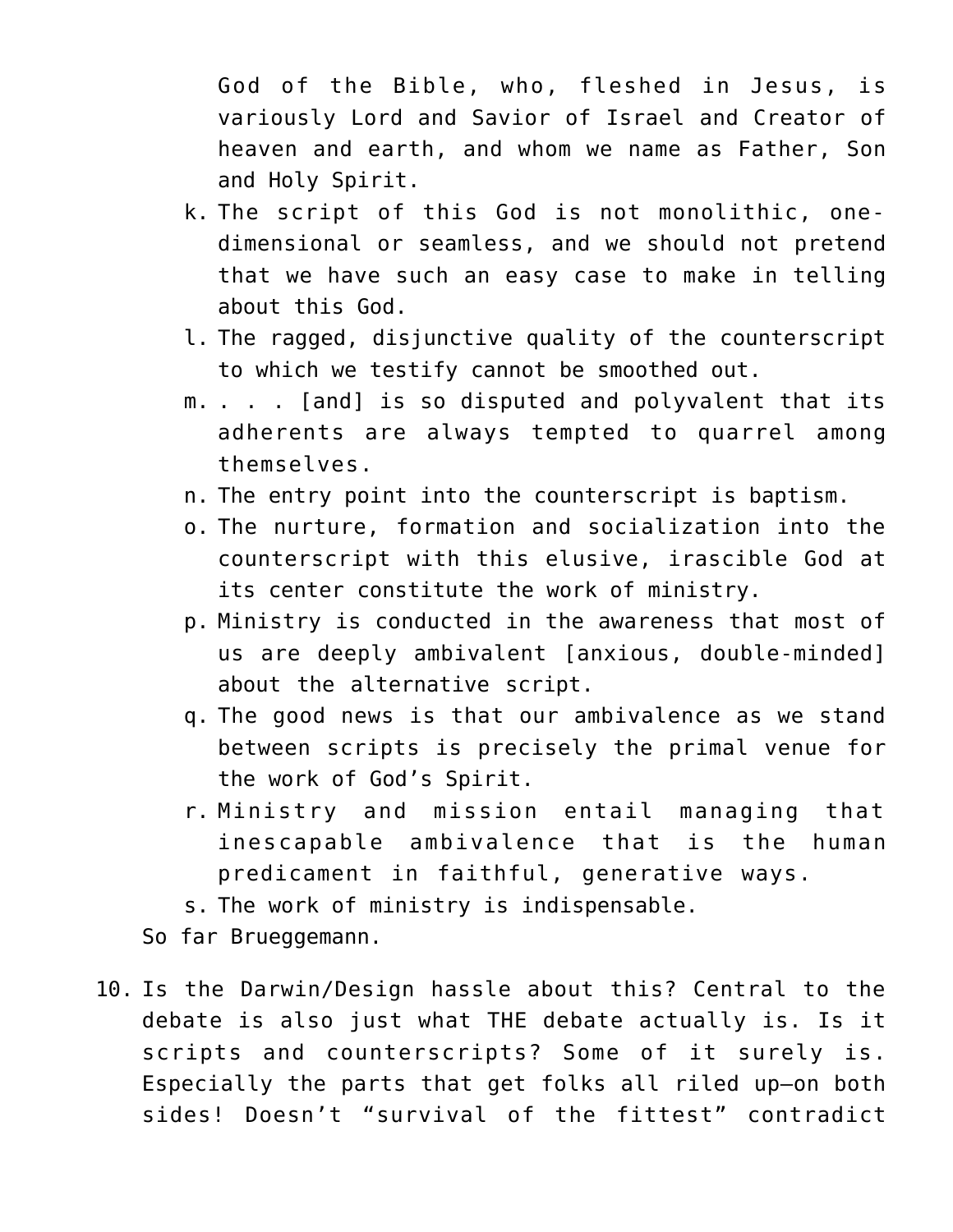Christ's rehabbing rejects, the patently unfit? Which script rules world history?

- 11. Brueggemann's words couldn't be more true here too–predicament, ambivalence, anxious, even double-minded. But he's no fatalist. "Ministry is indispensable." The assignment is to "testify . . . the alternative script," namely, "the God of the Bible, who, fleshed in Jesus, is variously Lord and Savior of Israel and Creator of heaven and earth, and whom we name as Father, Son and Holy Spirit."
- 12. I've been so teased by Brueggemann's script/counterscript essay, that I've (almost) decided to take that route for the homily I'm slotted to do at our congregation this Christmas Sunday. The Gospel for the day is the prolog of St. John's Gospel. It's John Christmas story. I'm tempted to read it to the assembly in a Revised Schroeder Version"In the beginning, when things got started, someone was reciting a script. It was coming from God's direction. God Himself was reciting the script. Right from the very beginning God was reciting scripts. Everything in the world came into existence when God spoke a script for it. And if God didn't speak a script for something, it didn't exist. Life happens when God does scripts. And with such scripted life, light shines for everyone. [Who needs light? It's all in the script.] People in the dark need light. So God's scripted light shines into the darkness, and the darkness can't stop it.

There was a man sent from God, named John. He came to recite God's light-script out loud, so that folks would trust the Script-writer. He himself was not the Scriptwriter, he came only to speak the light-lines out loud to us. His message was that genuine light, actually the Script Himself (!), was coming into the world to illuminate the folks in darkness, i.e., folks living their